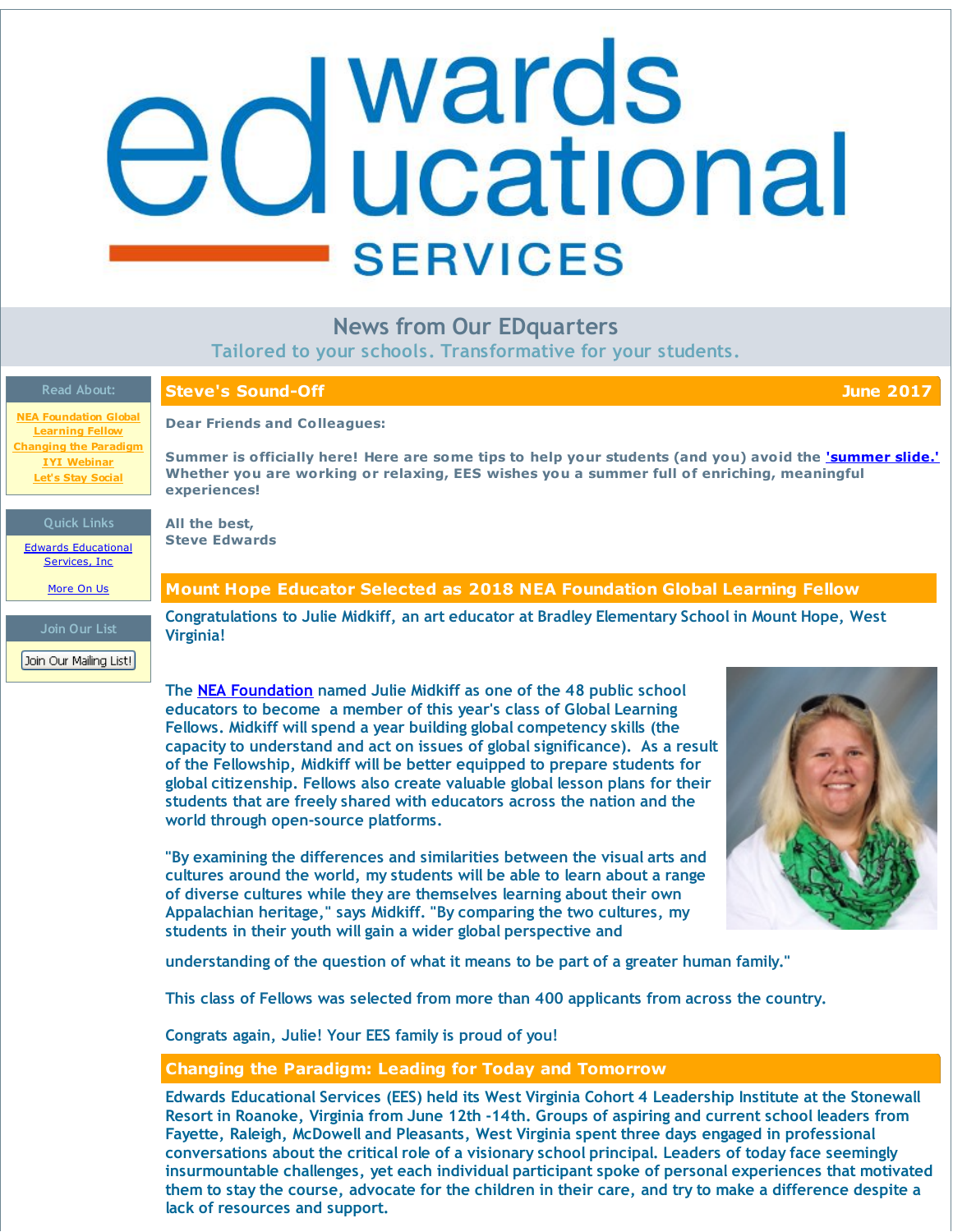**The Leadership Program offered participants the opportunity to reflect on the most current expertise of effective leadership, with a focus on teaching and learning; all important tools with which to positively engage a community and school(s) in organizational change. These are the leaders of tomorrow, and with the support and expertise of the EES staff, these future leaders will continue to build knowledge, make an impact on student achievement and make a difference in the lives of children who in many cases cannot advocate for themselves.**





### **Indiana Youth Institute Webinar**

**This June, Dr. Steve Edwards presented a webinar entitled, "Creating Positive Environments in Schools and Youth-serving Organizations" hosted by the Indiana Youth [Institute](http://r20.rs6.net/tn.jsp?f=001gJ7h_-45KDpVmg3CD75WCkHK5u0fP0gdpdQd3gUtvcdIpd0TuihTdYqIOaMMQ0JEpMCXtxGkO8BEStL1iN3NVsTKGa1AGiwvZPfk1XhIoINeWhEipxxzqjxVeK1iGAU5DUJd79SDrmD9srFB3OA6EVW4Got_MD6z&c=&ch=).**

**No single factor has a greater impact on the trajectory of an organization than climate and culture. Schools and school districts that thrive in these rapidly-changing times fuel their climate and culture by the visible and invisible actions and behaviors that take place everyday. This webinar featured strategies and techniques to help educational**



Serving those who impact youth

ш

**leaders transform their culture and climate into a positive vibrant learning environment.**

**To book Dr. Edwards for your next meeting or webinar, please email us [here](mailto:steve@edwardsedservices.com)**

### **Edwards Educational Services on LinkedIn: Let's Stay Social!**

**Stay on top of all the news happening within Edwards Ed and beyond:**

**Link up with us on our [LinkedIn](http://r20.rs6.net/tn.jsp?f=001gJ7h_-45KDpVmg3CD75WCkHK5u0fP0gdpdQd3gUtvcdIpd0TuihTdQMXXqZAkz0HjCVafE7fBXTuA6tXpHE2a7Kn88rBuKAryv5GhSmtVR7L1hCUDx4J9v4Qvo3gq6DVdiCA4txYnlh5_IpdaJfHX1ja1dFMYVr5Ug0HlHCgyhito0pUaDJPdnFaa4eDS1S42gYpMomp6Wwlfa0M-m4c9KOq9-HiDahmQjmwBMHebtY=&c=&ch=) page!**

**We like you! Have you ['liked'](http://r20.rs6.net/tn.jsp?f=001gJ7h_-45KDpVmg3CD75WCkHK5u0fP0gdpdQd3gUtvcdIpd0TuihTdWKTam3nAB4mCi2cq0HHt_LXTzVl9VLjegRnFd4jz0balWUl47fRkF0We9d7rSyrungnY2pdL8z6iM7XA__WU3wtdM-RK4Uu8N3eLY74yr2IDfuGoL2Gpn7eKdcWpmAsT2PzUy_5uQ9kZqLuH3mdTW8=&c=&ch=) us?**

**[Tweet,](http://r20.rs6.net/tn.jsp?f=001gJ7h_-45KDpVmg3CD75WCkHK5u0fP0gdpdQd3gUtvcdIpd0TuihTdQMXXqZAkz0HkrcEYm8hIYTlp7Sd6g-I-he8v5xNJgsYEdXGmUYnoDtJW2_wkQd5zAQ0qEAm-_nXfIP-W2iigGHOOJkuHHRqT0U8Zp916UqhBtMfA3LGvhBNVWLqrCXmpDlwmoyknPbn&c=&ch=) tweet!**

**Edwards Ed Blog**

**Would you like to be a contributor to our [blog](http://r20.rs6.net/tn.jsp?f=001gJ7h_-45KDpVmg3CD75WCkHK5u0fP0gdpdQd3gUtvcdIpd0TuihTdWGCAMBTnwGXAd9MKNKm-sUFku-zwCTfTUrzs5dJVyNcoSazPNaM9XFdGIqNLfvSavGkz3jR_uw15gwggv_Kc9NumIpxtEheH1qahsxQS-OvcAi22IUat6k-I1N1o0Jox_n7Ar2Htqnw&c=&ch=)? We'd love to hear from you!**

**To share your ideas on education, leadership, and current topics please contact: info@edwardsedservices.com**

**All the best,**

The ED Educational Team Edwards Educational Services, Inc.